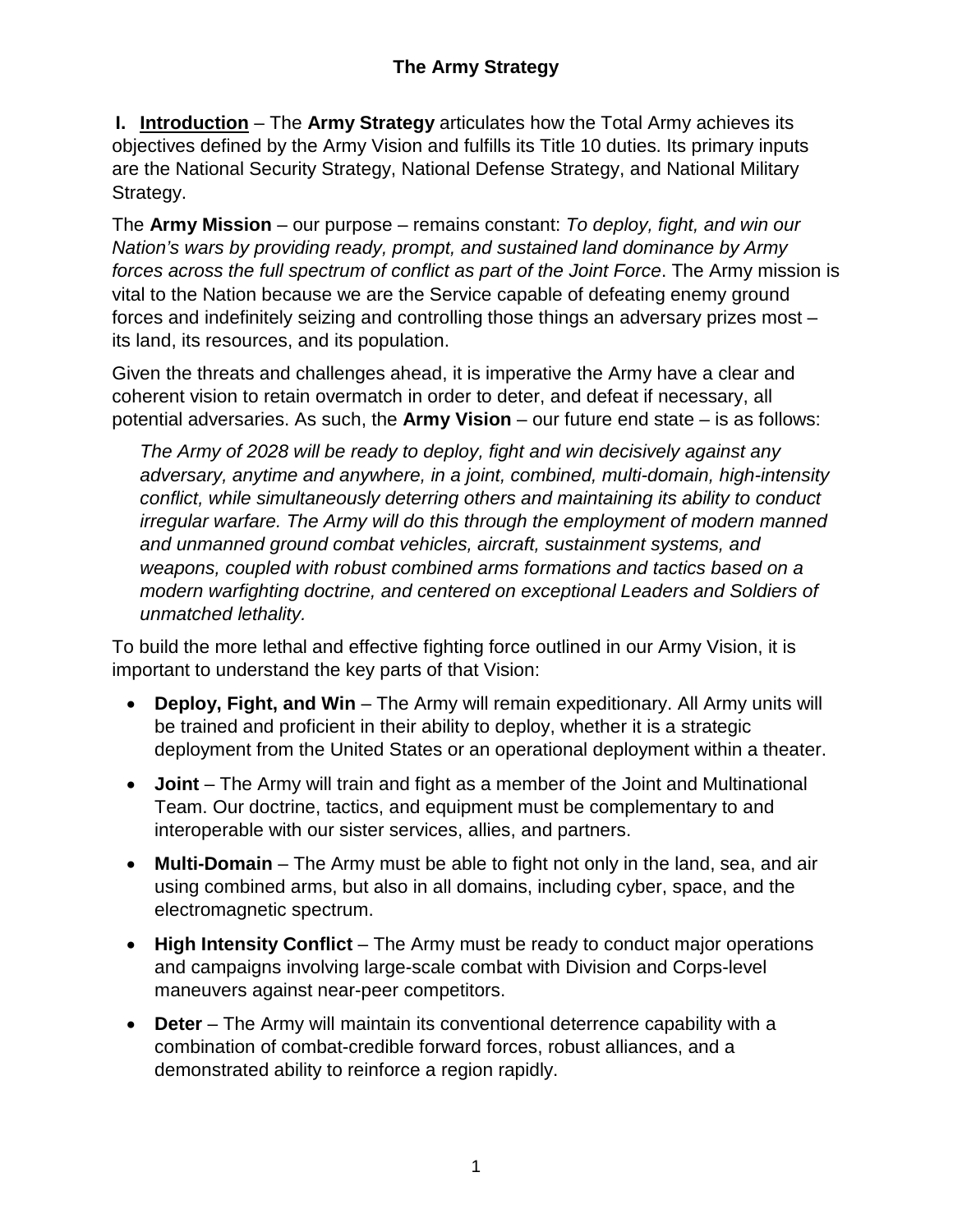- **Irregular Warfare**  The Army will continue to conduct irregular warfare, whether it is counterterrorism, counterinsurgency, or advise and assist operations, and we must train, exercise, and assess these skills to sustain our competence.
- **Modernization** The Army must build the next generation of combat vehicles, aerial platforms, and weapons systems, and start fielding them by 2028. These systems must be more agile, lethal, resilient, and sustainable on the future battlefield while under constant surveillance and attack. Our systems must also be upgradeable and incorporate robotics, artificial intelligence, and other technologies as they mature.
- **Leadership** The Army will prioritize development and promotion of smart, thoughtful, and innovative leaders of character who are comfortable with complexity and capable of operating from the tactical to strategic level.

In order to achieve these objectives, we will: build readiness for high-intensity conflict; modernize our doctrine, equipment, and formations; and reform the Army to maximize our time, money, and manpower. The Army will also take care of its people, live the Army Values, and strengthen our alliances and partnerships to sustain long-term success in wartime and peace. This will ensure our Army remains the most lethal ground combat force in history, capable of dominating any adversary on any battlefield.

**II. The Strategic Environment** – Today, political, economic, social, and technological changes are creating challenges and opportunities for maintaining the Army's land power dominance. Battlefields are expanding across all domains, geographic scale, and types of actors, while at the same time, decision cycles and reaction times continue to be compressed. Furthermore, our Army will operate on congested, and potentially contaminated, battlefields while under persistent surveillance, and we will encounter advanced capabilities such as cyber, counter-space, electronic warfare, robotics, and artificial intelligence. These dynamics are changing the character of warfare for which the Army of 2028 must be prepared to face global competitors, regional adversaries, and other threats.

- **A. Great Power Competitors** Great power competitors, China and Russia, have implemented modernization programs to offset our conventional superiority, and the challenges they present are increasingly trans-regional, multi-domain, and multi-functional. Advanced nations are developing sophisticated anti-access and area denial systems, air and missile defense, cyber, electronic warfare, and counter-space capabilities to disrupt military deployments into operational theaters. Although we may not face near-peer competitors directly, they are using actions short of armed conflict to challenge us. We are also likely to face their systems and methods of warfare as they proliferate military capabilities to others.
- **B. Regional State Adversaries** Regional state adversaries, namely North Korea and Iran, present significant challenges as they seek nuclear, area denial systems, and conventional weapons to gain regional influence and ensure regime survival. Their asymmetric warfare capabilities, weapons of mass destruction, provocations,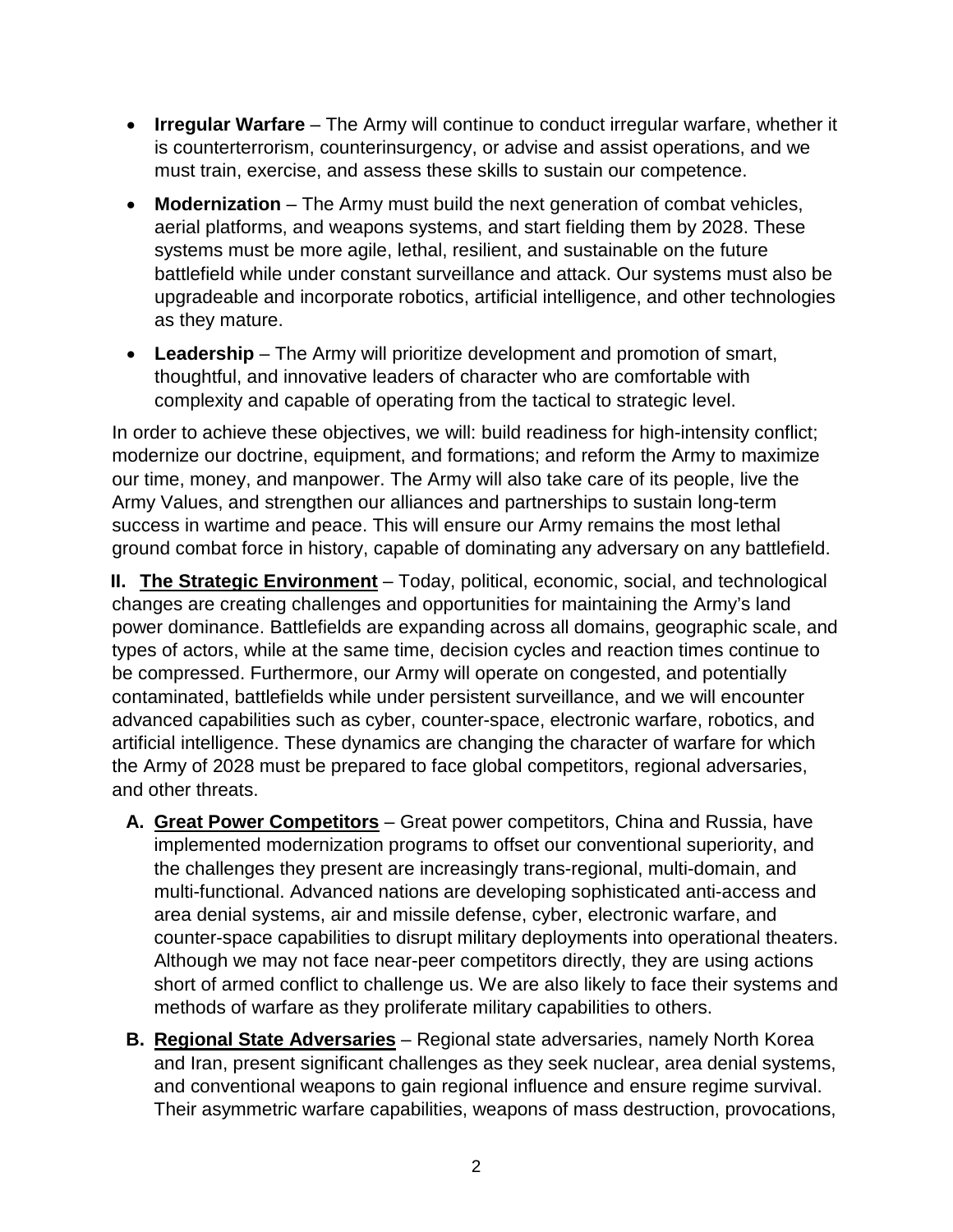and potential for collapse pose a threat to not only regional allies, but also increasingly to the United States and the rest of the world. Additionally, regional state adversaries are using state-sponsored terrorist activities and proxy networks to achieve their objectives.

- **C. Other Threats** Terrorists, trans-national criminal organizations, cyber hackers, and other malicious non-state actors have transformed global affairs with increased capabilities of mass disruption. The Army will likely conduct irregular warfare for many years to come, not only against these non-state adversaries, but also in response to state adversaries who increasingly rely on asymmetric approaches. Terrorism remains a persistent condition driven by ideology and unstable political and economic structures, which could result in failed states, civil wars, and uncontrolled migration forcing our allies and partners to make difficult choices between defense spending and domestic security.
- **D. Economic Uncertainty** The Army made necessary but difficult choices to defer modernization over several years of defense budget uncertainty while engaged in Iraq and Afghanistan. Global competitors are now challenging our conventional superiority as they implement comprehensive modernization programs. While current budgets provide the Army with the resources we need, fiscal uncertainty and decreased buying power will likely be a future reality, threatening our ability to achieve the Army Vision. The Army must pursue reforms and prioritize investments now to minimize the impact of fiscal constraints in the future.
- **E. Dynamic International Operating Environment** Amidst all of these challenges, the international operating environment is becoming increasingly dynamic and complex. As the backbone of the international world order following World War II, the United States helped develop international institutions to provide stability and security, which enabled states to recover and grow their economies. Global competitors are now building alternative economic and security institutions to expand their spheres of influence, making international institutions an area of competition. As a result, we must strengthen our alliances and partnerships, and seek new partners to maintain our competitive advantage.

## **F. Assumptions**

- The American people and Congress will support this strategy if presented with a sound case of how it improves U.S. security and exercises good stewardship of taxpayer dollars.
- Demand for Army forces will not significantly increase for ongoing operations or emergent crises while we execute this strategy through 2028.
- There will be predictable, adequate, sustained, and timely funding of the Army budget through the duration of this strategy to 2028.
- Reforms will create efficiencies in time, money, and manpower that can be applied to higher priority programs.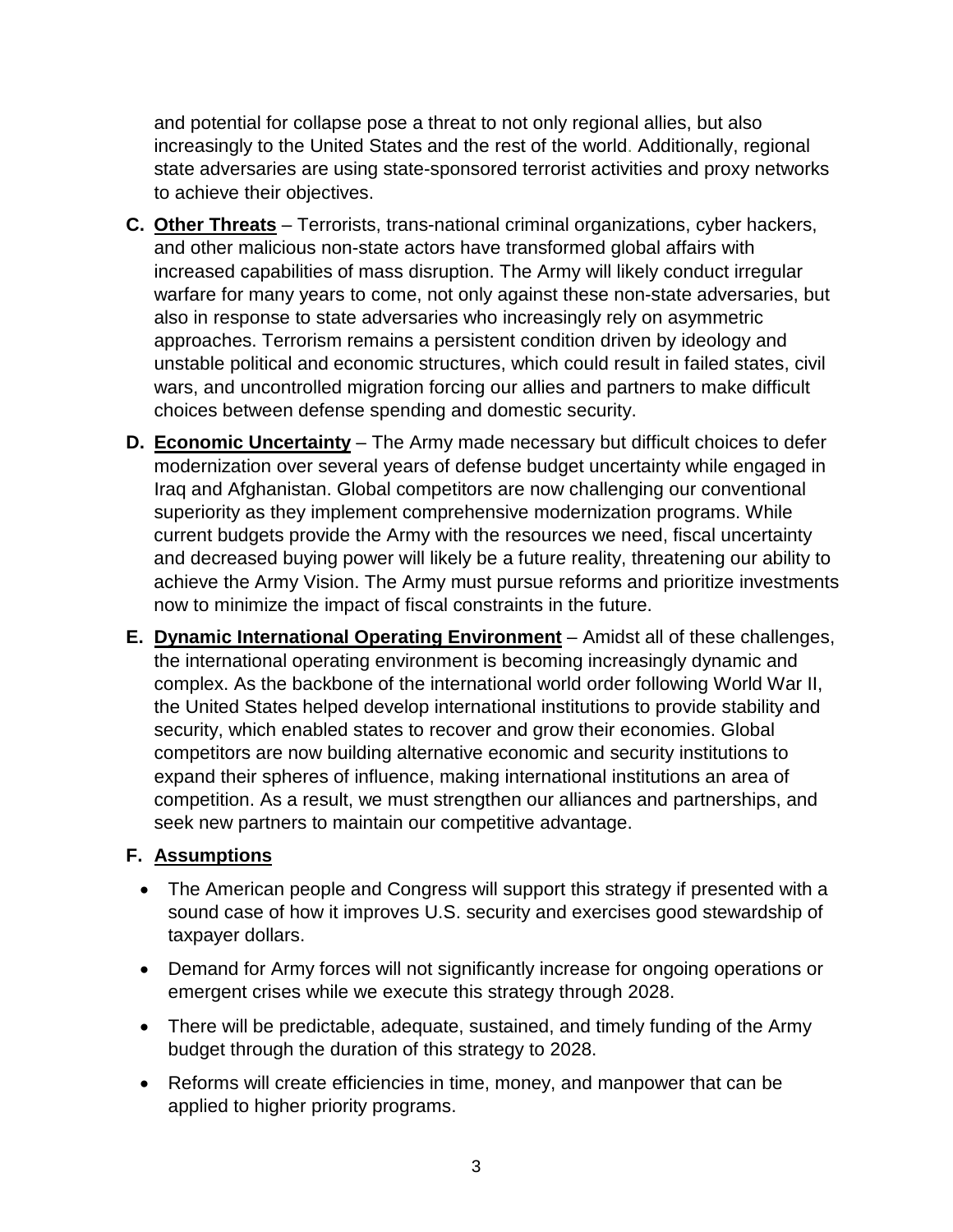- Research and development will mature in time to make significant improvements in Army capabilities by 2028.
- Adversary modernization programs will attempt to match or exceed U.S. capabilities.
- The Joint Force will make adequate investments in strategic lift and joint forcible entry capabilities to enable the Army to project force into a contested theater and rapidly transition to offensive operations.

**III. Strategic Approach** – The Army's central challenge is how to use finite resources to remain ready to fight tonight while simultaneously modernizing and preparing for a fundamentally different future to achieve the Army Vision. The Army Strategy establishes four lines of effort with specific objectives to chart a path of irreversible momentum towards 2028. These lines of effort are **Readiness**, **Modernization**, **Reform**, and **Alliances and Partnerships**. The Army Strategy will unfold over the next decade in a series of phases as priorities shift across these lines of effort (See Figure 1). Underpinning this strategic approach is an enduring commitment to take care of our people and live the Army Values in everything we do.



**Figure 1:** Strategic Approach

**A. Prioritization** – While we will proceed along all four lines of effort simultaneously, our top priority through 2022 is rebuilding warfighting readiness. As we rebuild readiness, we will also focus research and development on our six modernization priorities. The priority will shift to modernization in 2022 when new technologies are ready to transition to systems for procurement. The Army must also reform institutional processes by 2020 to maximize the use of our time, money, and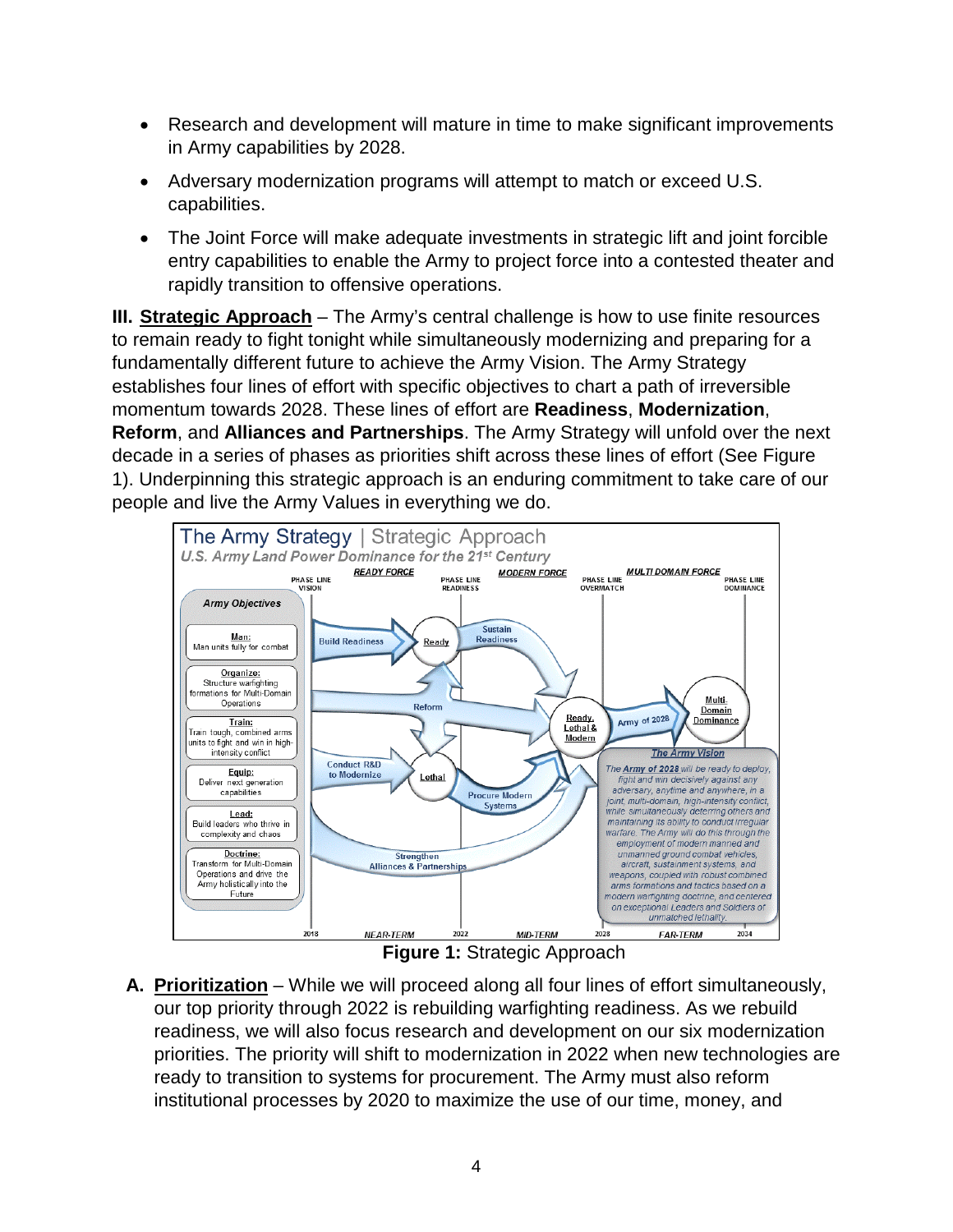manpower. In parallel, we will continue to work with allies and partners to increase interoperability, strengthen relationships, and build capability.

- **B. Implementation** The **Army Campaign Plan** is the governance and assessment process to ensure synchronized implementation of the Army Strategy. The Army Campaign Plan will designate organizational leads for supporting strategic efforts, develop intermediate objectives, track progress, and assess risk.
- **C. Lines of Effort** The following lines of effort (LOEs), implemented through the Army Campaign Plan, are how the Total Army will achieve the Army Vision.
	- **1. LOE 1: Build Readiness** It is the Army's Title 10 responsibility to generate ready forces that are organized, trained, and equipped for prompt and sustained ground combat. Our main effort through 2022 is building warfighting readiness and lethality to prioritize preparedness for war and other large-scale contingency operations. This includes not only sustainable force generation, but also the ability to deploy units anywhere in the world, at any time, to meet operational requirements.
		- **a. Unit Readiness** Units will have sufficient manning, battle-focused training, capable and reliable equipment, and competent leaders of character.
			- **Unit Manning**  The Regular Army will grow towards an end strength of greater than 500k with associated growth in Guard and Reserve Forces. We will increase combat readiness by manning operating force units to 105% by the end of FY19, prioritizing units required for contingencies, deployments, and other plans. Furthermore, we will reduce non-deployable rates to below 5% and reduce mismatch in military occupation specialties and grade across the force to maximize unit manning. To maintain sufficient unit manning in the operating force, we must also increase the quality and quantity of recruiters, drill sergeants, and instructors in the generating force. We will fill recruiter, drill sergeant, and observer controller/trainer positions to 100% and platform instructor positions to 90% by the end of FY19. This will enable us to recruit and retain the most qualified candidates.
			- **Individual and Collective Training**  Training will focus on high-intensity conflict, with emphasis on operating in dense urban terrain, electronically degraded environments, and under constant surveillance. Training will be tough, realistic, iterative, and battle-focused. We will institute a new physical training regimen and implement the Army Combat Fitness Test by October 2020 to ensure Soldiers across Army formations are more physically prepared for this demanding battlefield environment. We will also produce better-trained Soldiers by extending One Station Unit Training to 22 weeks for Infantry by FY20 and Armor by FY21. By 2021, we will begin fielding the Synthetic Training Environment, which will integrate virtual, constructive, and gaming training environments into a single platform to increase home-station training repetitions in a variety of scenarios.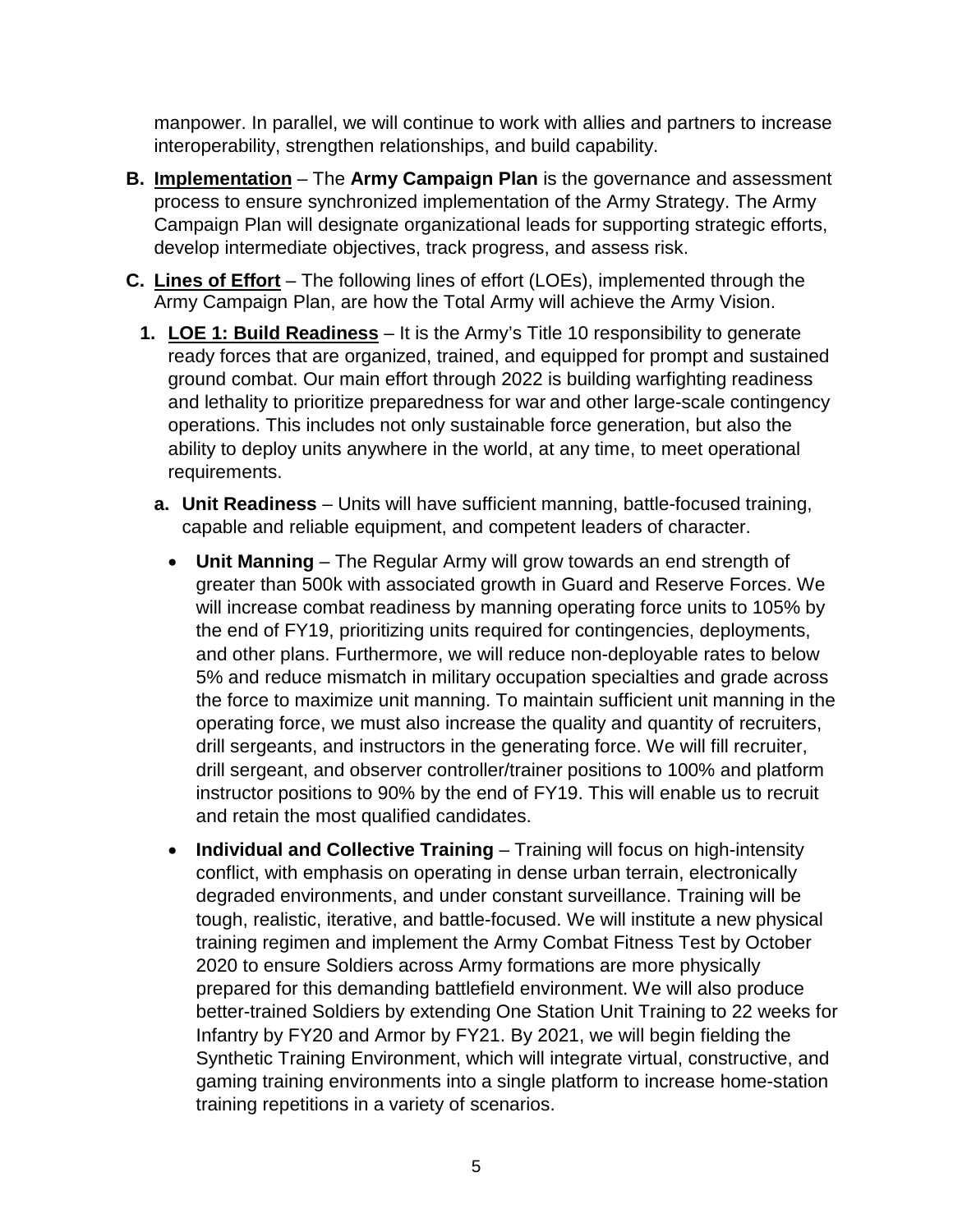- **Equipment Readiness** The Army will ensure strategic equipment readiness by redistributing assets to Focused Readiness Units and maintaining at least a 90% ground equipment readiness rate and 80% aviation equipment readiness rate. We will also modernize Soldier Organizational Clothing and Individual Equipment issue by tailoring it to support deployments and allowing direct exchange of unserviceable items.
- **b. Force Projection** Army units must be able to alert, mobilize, and rapidly deploy into contested environments and operate effectively anywhere in the world. The Secretary of Defense's Dynamic Force Employment concept in the National Defense Strategy introduces unpredictable, proactive, and scalable options for employing the Joint Force globally. This will have major implications for Army force projection as we remain flexible to support global requirements and develop a lethal, agile, and resilient force posture.
	- **Mobilization** The Army will improve Reserve Component mobilization capacity at Mobilization Force Generation Installations, test their capability through mobilization exercises, and ensure they can deploy through power projection platforms. To support large-scale contingencies, we will plan for national-level mobilization, reconstitution of combat capacity, and defense industrial base expansion.
	- **Deployment** The Total Army will increase its expeditionary mindset through Emergency Deployment Readiness Exercises (EDRE) across all echelons, to include division level EDREs. We will use prepositioned stocks during exercises to ensure systems and processes are in place to rapidly draw and employ equipment. Additionally, our power projection platforms must have the infrastructure to support large-scale deployment operations.
	- **Set the Theater** Setting a theater involves significant sustainment, force protection, engineering, communications, and infrastructure development activities. Our forces, footprints, and agreements around the world enable the Army to project and sustain U.S. military power abroad. We will achieve a balanced posture of forward stationed and rotational forces to provide flexibility. The Army must also ensure units conducting Reception, Staging, Onward Movement, and Integration operations, such as port opening or movement control teams, are at a high state of readiness to open the theater and process surge forces in support of Combatant Commander requirements.
- **2. LOE 2: Modernization** Modernization ensures we will continue to have overmatch in a fundamentally different future environment. While the Army focuses on building readiness in the near term, we will prioritize research and development on our six modernization priorities defined by the Army Modernization Strategy and listed below. This will enable us to procure technologically mature systems when our main effort shifts to modernization in the midterm around 2022. Additionally, new operational concepts will holistically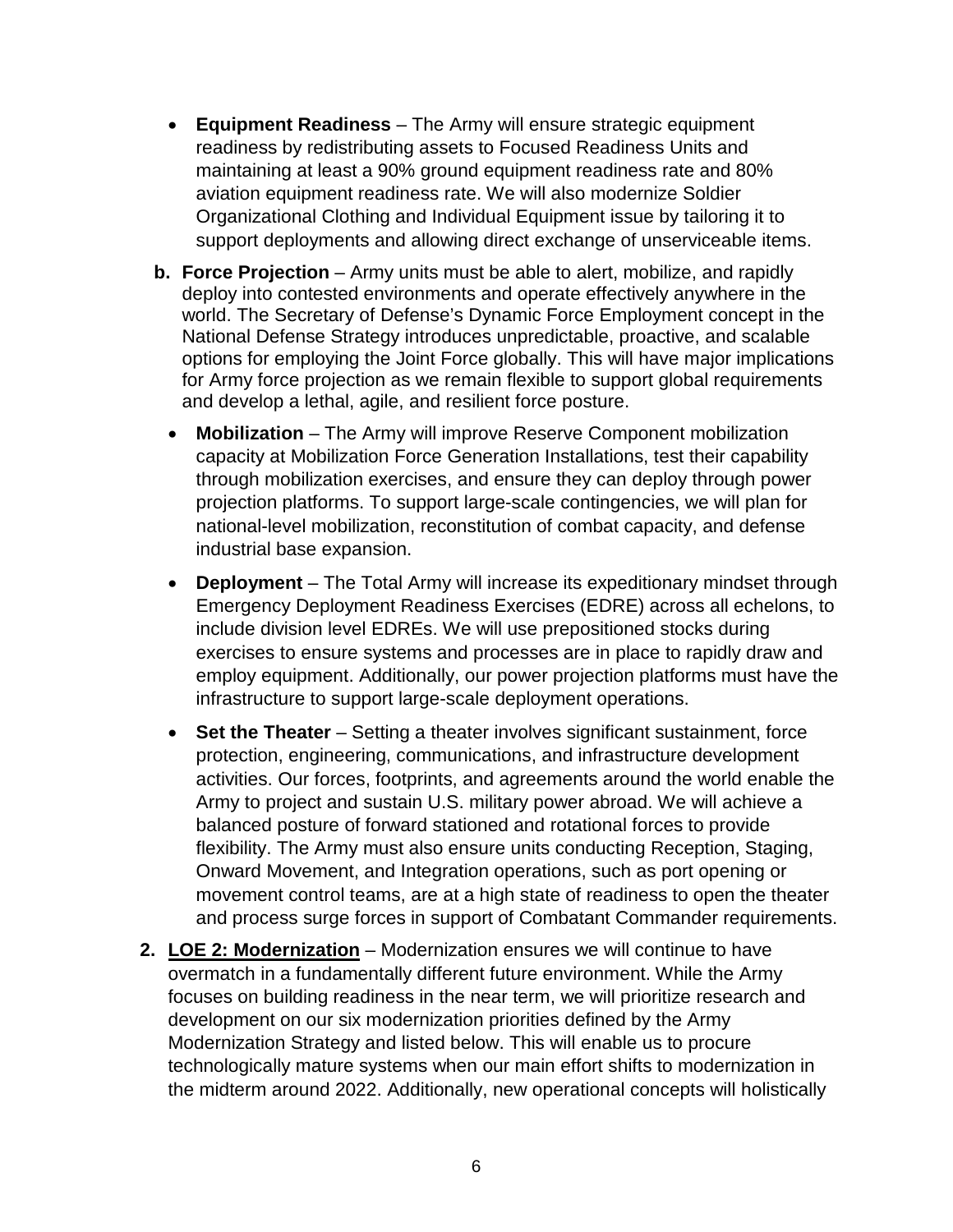drive modernization throughout our doctrine, organizations, training, leader development, and facilities in concert with equipment modernization to balance our capabilities. Army Futures Command will reach full operating capability by summer 2019 and will unify our modernization enterprise under one command. Having a single organization dedicated to thinking about the future, developing operational concepts, aligning resources, and delivering modernization solutions will bring efficiencies to the Army's modernization process.

- **a. Concepts and Doctrine Development** The Army will use modern operational and functional concepts to produce solutions to contemporary challenges. These concepts must then transition into doctrine for implementation across the Army.
	- **Concepts** Concepts propose new approaches for employing Army capabilities to address emerging challenges. Multi-Domain Operations (MDO) is the Army's foundational concept for establishing overmatch against adversaries, and we will use the MDO concept to drive capability development and force design by 2019 to build a more lethal and capable ground combat force for the future.
	- **Doctrine** Just as Air-Land Battle anchored the Army's "Big 5" systems in doctrine during the post-Vietnam period, we will codify MDO and lessons learned from field experimentation into doctrinal updates. We will publish MDO 2.0 by October 2019 and incorporate MDO into all levels of Army leadership, training, and education by 2020.
- **b. Capability Development** We will accelerate upgrades to our current combat systems to reduce risk in the near-term while we innovate, prototype, and begin fielding the next generation of combat vehicles, aerial platforms, and weapons systems by 2028. At the same time, the Army will overhaul the current Acquisition system to accelerate innovation and technology development. The Army will work with defense industry, university, and private sector partners to pursue opportunities for combined research and development on emerging technologies. These efforts will focus on six modernization priorities:
	- **Long Range Precision Fires** Platforms, capabilities, munitions, and formations that ensure U.S. Army dominance in range, lethality, mobility, precision, and target acquisition.
	- **Next Generation Combat Vehicles** Combat vehicles that integrate other close combat capabilities in manned, unmanned, and optionally manned teaming that leverages semi-autonomous and autonomous platforms in conjunction with the most modern firepower, protection, mobility, and power generation capabilities.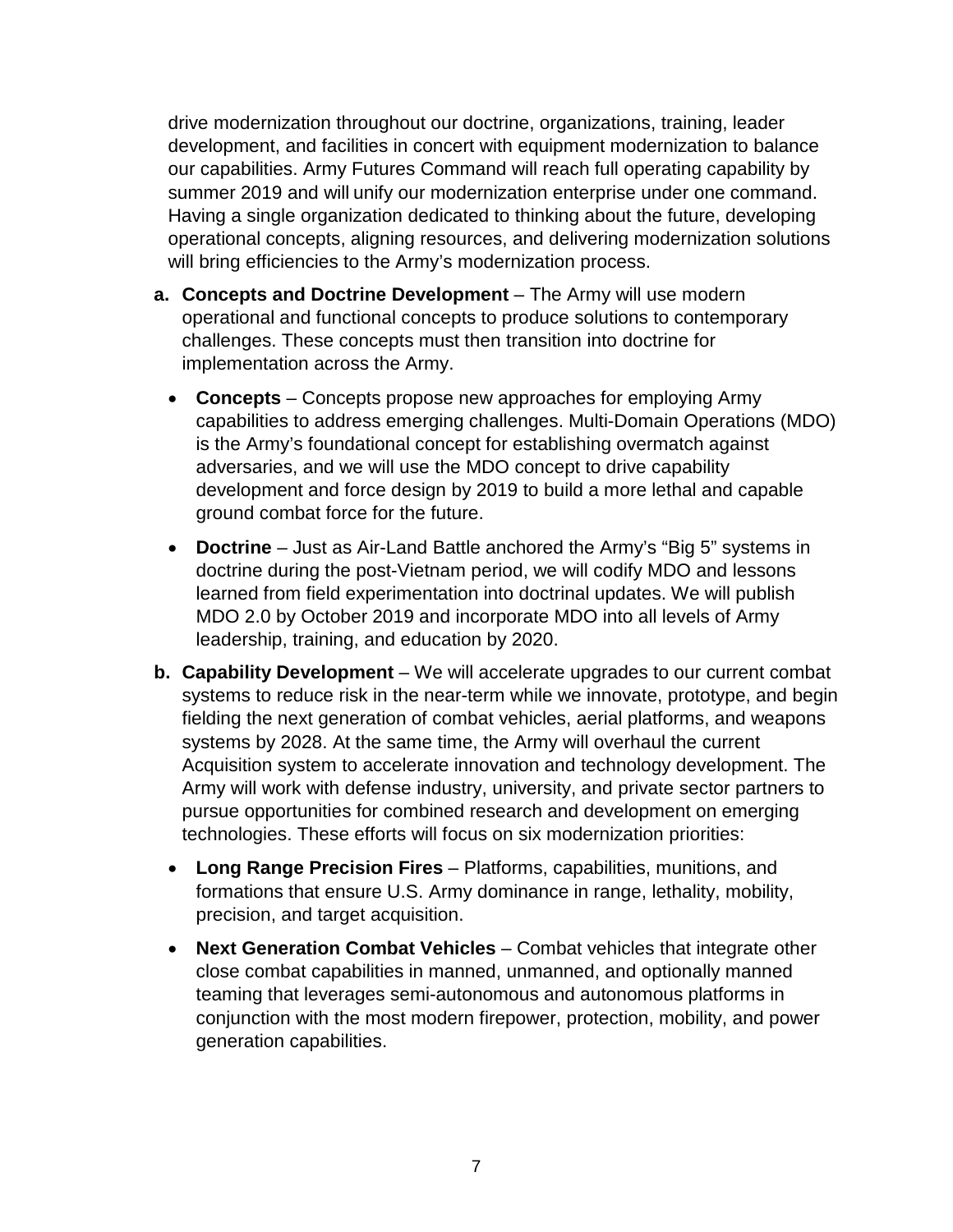- **Future Vertical Lift** A set of manned, unmanned, and optionally manned platforms that can execute attack, lift, and reconnaissance missions on the modern battlefield with greater range, altitude, lethality, and payload.
- **Army Network** An integrated system of hardware, software, and infrastructure that is sufficiently mobile, reliable, user-friendly, discreet in signature, expeditionary and able to fight effectively in any environment where the electromagnetic spectrum is denied or degraded.
- **Air and Missile Defense** A series of mobile integrated platforms, capabilities, munitions, and formations that ensure our future combat formations are lethal while remaining protected from modern and advanced air and missile delivered fires, to include drones.
- **Soldier Lethality** A holistic series of capabilities, equipment, training, and enhancements that span all fundamentals of combat to ensure Soldiers are more lethal and less vulnerable on the modern battlefield. This includes not only next generation individual and squad weapons, but also improved body armor, sensors, radios, and other initiatives to make Soldiers more capable.
- **c. Force Development**  As we implement MDO doctrine, we must also adapt our current organizations and develop new formations to meet emerging challenges.
	- **Adapt Organizations** Organizing for MDO requires resourcing units with added capabilities. We will ensure warfighting formations have sufficient organic infantry, engineer, artillery, and air defense assets. Additionally, units from brigade through corps must have the ability to conduct sustained ground and air intelligence, surveillance, and reconnaissance, electronic warfare, and cyber operations to shape the battlefield across all domains.
	- **Develop New Formations** By 2020, the Army will activate all six Security Force Assistance Brigades (SFABs) and the Security Force Assistance Command. The SFABs will take the lead on advise and assist missions and can also expand rapidly to a full brigade combat team if needed. Furthermore, the Army will continue to use experimental units such as the Multi-Domain Task Force to test operating concepts and determine the most effective force mix before changing the Army's force structure permanently.
	- **Field New Equipment** The Army will prioritize modernization and new equipment fielding for the Total Force – Regular Army, National Guard, and Army Reserve – based on operational requirements. Those units who deploy first for war plans, contingencies, or named operations will be modernized and equipped first, regardless of component. It is the Army's intent that all units will eventually be modernized while we maintain readiness, capability, and Total Force interoperability at the same time.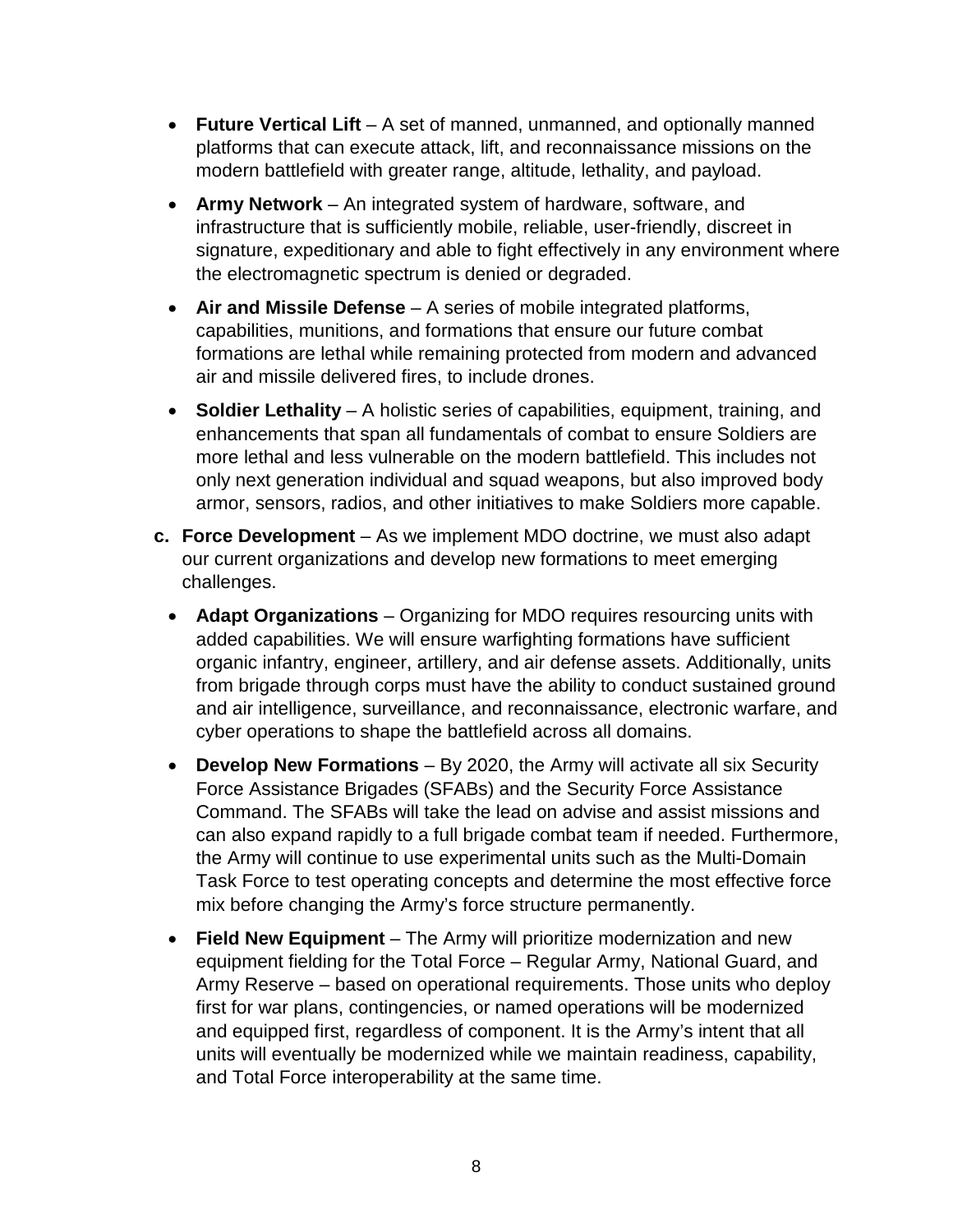- **3. LOE 3: Reform** The Nation's fiscal situation will continue to discipline the defense budget, forcing the Army to make difficult choices about how to spend our finite resources. It is imperative we implement aggressive reforms by 2020 to free up time, money, and manpower for our highest priorities and to empower subordinate commanders to make more timely and effective decisions.
	- **a. Time** The Army will focus on its core Title 10 tasks and systematically simplify, reduce, or eliminate activities that consume time that might otherwise be used to build combat readiness and lethality.
		- **Reduce Requirements** We must eliminate or reduce low-value activities that do not build readiness for high-intensity combat operations. This includes eliminating unnecessary training, reporting, inspections, and other requirements across all echelons to give time back to leaders to prepare for combat.
		- **Empower Subordinates** We will push authorities, responsibilities, and resources to the lowest level of command that is competent and capable of using them to allow for expeditious action and decisions.
	- **b.** Budget The Army will pursue fiscal reforms to improve business processes, organizational structures, and human resources management to generate savings and increase efficiency for higher priorities.
		- **Business Processes** To increase efficiency, the Army will identify business functions to transfer to external agencies, business processes to automate, and procedures to streamline or eliminate. This includes an evaluation of contract management, budget execution, divestiture and consolidation of legacy systems, health care reforms, and auditability of our resources.
		- **Program Management** We will continue to refine program management through detailed scrutiny and prioritization of every Army program. The Army will also seek commercial-off-the-shelf and low-cost solutions when available for experimentation and demonstrations to inform prototype development as technologies mature. This will ensure we maximize our return on investment and synchronize our Army priorities across the entire Army program.
		- **Fiscal Management** Commanders and leaders at every level are responsible for ensuring every dollar appropriated to the Army is spent with the aim to build readiness and lethality across the force. This entails implementing a holistic stewardship program at every echelon of command that focuses on eliminating waste and minimizing de-obligations in the areas of supply chain operations, contract management and the transportation of equipment and people.
	- **c. Manpower** We must overhaul our current personnel management system to attract, develop, and retain exceptional Leaders and Soldiers. We will more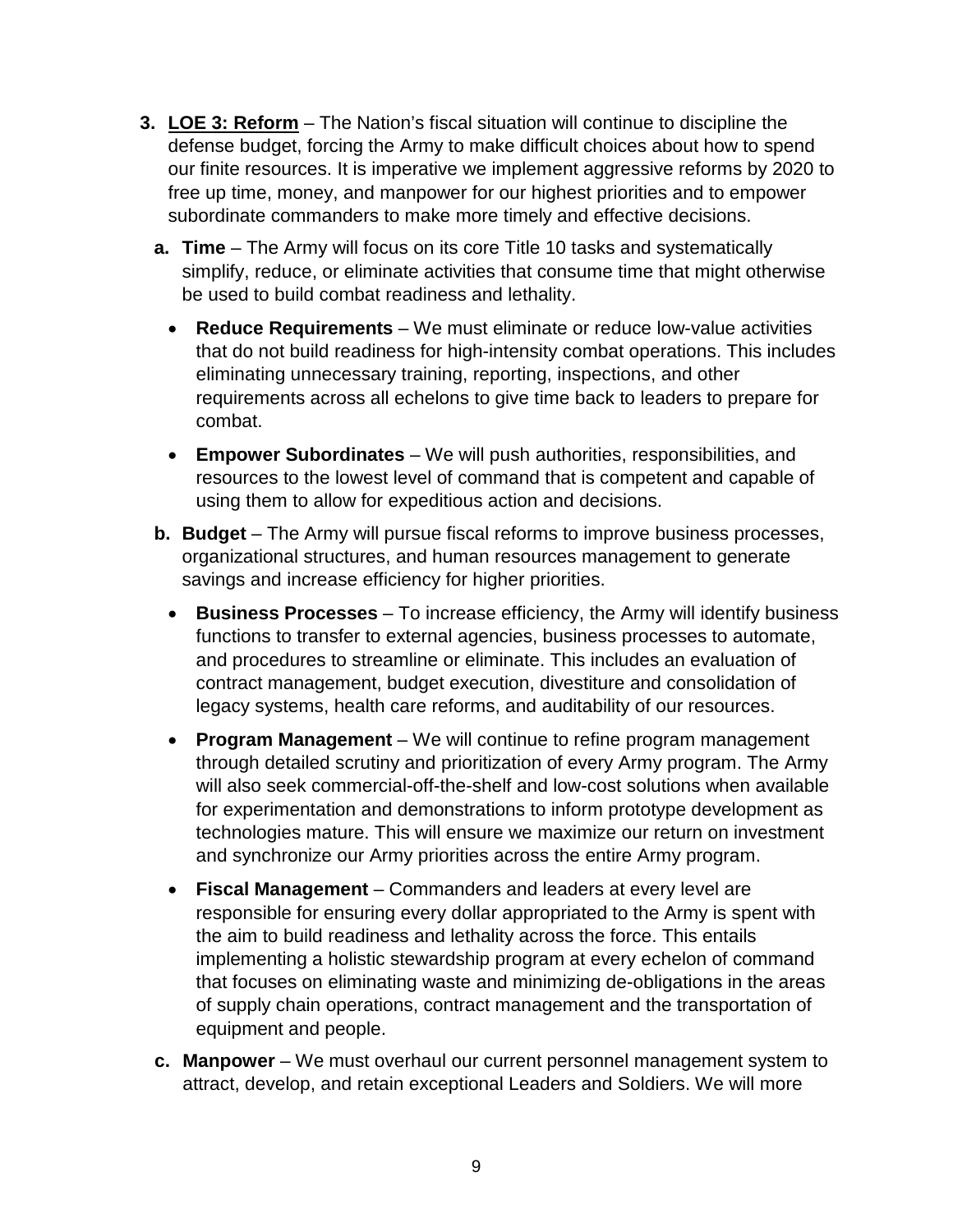effectively manage careers through a new talent management system and we will structure the force appropriately to place talent in the right echelons.

- **Recruiting and Retention** The Army will conduct an end-to-end evaluation of recruiting, retention, and incentives to attract high-quality Soldiers and Civilians and match their knowledge, skills, behaviors, and preferences with the right jobs across the Total Army.
- **Talent Management** The Talent Management Task Force will develop a new talent management strategy and identify additional ways to reform our personnel system by September 2019. The Assignment Interactive Module 2.0 will reach full operating capability by October 2019 and will bridge with the Integrated Personnel and Pay System – Army as the first step towards improving talent management.
- **Army Structure** The Army will also update its process for conducting Total Army Analysis to provide a more holistic, enterprise-wide assessment for Army structure decisions to ensure we put the right people, in the right positions at each level of command.
- **4. LOE 4: Strengthen Alliances and Partnerships** The Army will continue to train and fight with allies and partners, and therefore, we must strive to integrate them further into our operations to increase interoperability. Interoperability is the ability to routinely act together coherently, effectively, and efficiently to achieve tactical, operational, and strategic objectives. We will use the U.S. Army Strategic Engagement Campaign to achieve appropriate levels of interoperability with allies and partners and prioritize security cooperation and security assistance resources. This will enable us to strengthen existing alliances and partnerships and seek new strategic partners as the operating environment changes.
	- **a. Security Cooperation** Army security cooperation activities and engagements will support interagency, Department of Defense, and Combatant Command priorities to increase interoperability and build partner capability.
		- **Exercises and Collective Training Activities** We will design combined exercises and collective training in support of Combatant Command plans, and we will integrate allies and partners into training through bilateral and multinational exercises and exchange programs. Through these activities, we will also identify areas for combined capability innovation to increase the effectiveness and compatibility of our systems.
		- **Strategic Engagement** The Army uses habitual contacts and military-tomilitary engagements to build relationships and share information with allies and partners. Such engagements include key leader meetings, counterpart visits, Army Staff Talks, personnel exchanges, conferences, and seminars. We will synchronize engagements within our Strategic Engagement Campaign to reinforce other security cooperation activities.